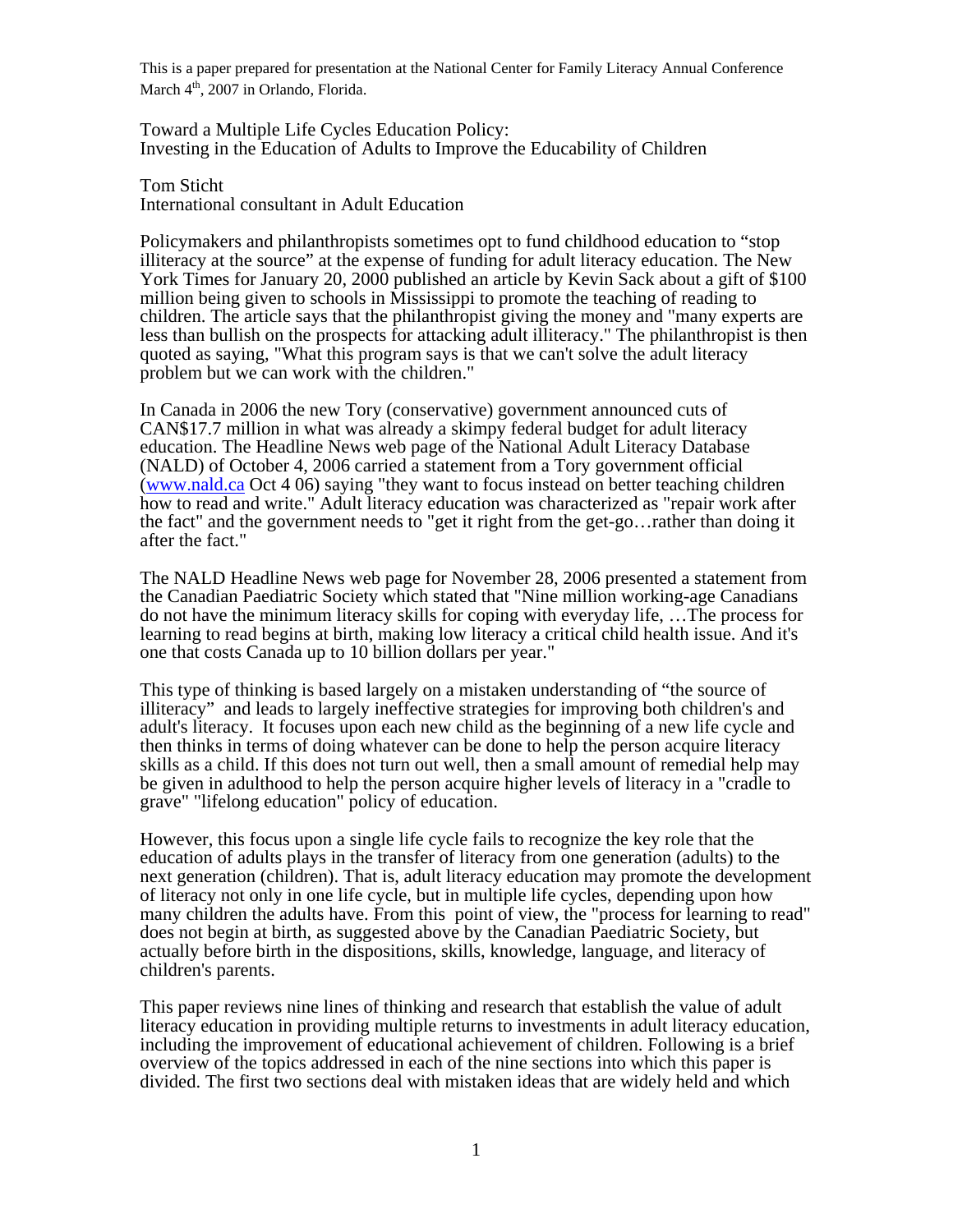hinder the development of adequate resources for adult literacy education. The remaining sections present evidence arguing for a greater investment in adult literacy education.

1. Brain Development, IQ, and Early Childhood Education. Arguments for early childhood education and against adult education are often based on the growth of the brain and the development of intelligence in the early years following birth. As suggested above, it has been commonly argued that adult literacy education is too late and that we need to focus our efforts on early childhood education when the brain is undergoing major developmental changes. Brain science (neuroscience) is often cited to support this position. In this section I review evidence suggesting that this is not a sound argument.

2. Born to Lose: Low Aptitude, Genes, Low Intelligence, and Adult Illiteracy. Claims have been made that poorly literate adults are genetically inferior to others and are unable to succeed in life. Here I cite statements in the popular press arguing that adults with low literacy skills are likely to be of low IQ and hence unable to achieve much benefit from investments in their education. I then present evidence to counter these types of claims.

3. Statistical Data: Thirty+ Year Reading Trend Data. These data show that there has been little or no improvement in reading scores for 9, 13, and 17 year olds since 1971. The schools continue to turn out tens of thousands of functionally illiterate young adults each year. This suggests the need for a new approach to improving children's learning in K-12. The new approach suggested here focuses upon the education of undereducated adults to improve their children's school achievement.

4. Statistical Data: Parent's Education and Children's Literacy Skills: Thirty year trend data for the United States and additional data from international adult literacy assessments show that as parent's education level increases their children's literacy achievement increases and this relationship persists into adulthood.

5. Statistical Data: Parent's Literacy and Children's Literacy: Not only are parent's education levels related to their children's literacy levels, but additionally data from the United Kingdom's Institute of Education show that as parent's measured literacy, not just their years of education, goes up so does the literacy of their children.

6. Parent Education and the Efficacy of Preschool Education: New research evidence indicates that adult education is a key factor in the success of preschool education and that arguments for expanding early childhood education are to a large extent actually arguments for increasing investments in early adulthood education.

7. The Intergenerational Transfer of Literacy in Adult Literacy Education: Data from workplace literacy studies, family literacy studies, and general literacy studies reveal the transfer of motivation, self-efficacy, language, and literacy from parents to children and indicate that adult literacy education can affect the literacy education of the adult's children or grandchildren.

8. The Intergenerational Transfer of Literacy From Parents to Their Children: Research is presented on the oracy-to-literacy transfer effect which provides one explicit mechanism for how parents transfer literacy intergenerationally.

9. Multiple Returns to Education in Adult Literacy Education. Studies are cited showing multiplier effects of adult literacy education on health, community activities, and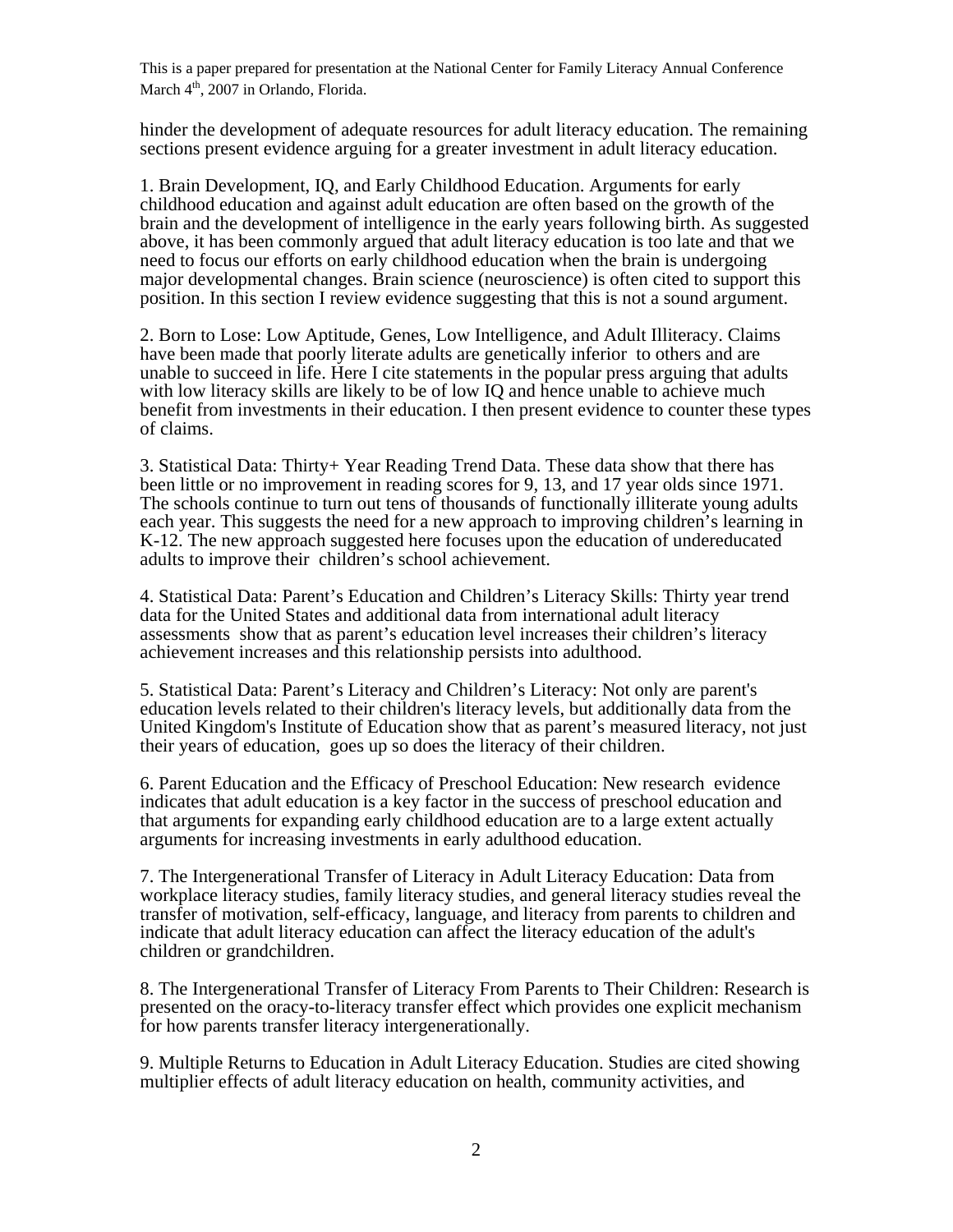productivity at work. Such studies indicate that we can get "double duty dollars" for investments in adult literacy education.

1. Brain Development, IQ, and Early Childhood Education

There are cultural beliefs about cognitive development and when it is possible and/or desirable to develop it that appear to contribute to the marginalization of adult education and literacy students and the system that serves them. One of the beliefs in our culture is that the brain and its intellectual capacity is developed in early childhood and if children's early childhood development is not properly stimulated, then there is likely to be intellectual underdevelopment leading to academic failures, low aptitude, and social problems such as criminal activity, teenage pregnancy and welfare. It will be difficult if not impossible to overcome the disadvantages of deficiencies in early childhood stimulation later in adulthood. So why invest much in adult education?

This sentiment appeared on October 14, 1990 when the San Diego Union-Tribune published an article in which an adult literacy educator was quoted as saying, "Between the ages of zero to 4 we have learned half of everything we'll ever learn in our lives. Most of that has to do with language, imagination, and inquisitiveness."

That these beliefs about the consequence of early childhood development are widespread is revealed by articles written by prominent journalists in major newspapers. For instance, on Sunday, October 13, 1991 the *San Diego Union* newspaper reprinted an article by Joan Beck, a columnist for the *Chicago Tribune ,* that argued for early childhood education because, "Half of adult intellectual capacity is already present by age 4 and 80 percent by age 8, ... the opportunity to influence [a child's] basic intelligence - considered to be a stable characteristic by age 17 - is greatest in early life." Two years later on Wednesday, April 21, 1993 the San Diego Union-Tribune published another article written by Beck in which she said the earliest years of life can make a permanent difference in the lifelong level of a person's intelligence, and "It's not just that the child will learn more. It's that his brain actually will have more neurons and interconnections so it will become more intelligent an more capable of learning and thinking for the rest of life."

But both the adult educator and Joan Beck were wrong about both early stimulation for intellectual development and for the development of the brain. Regarding intellectual development, both Joan Beck and the adult literacy educator based their statements about half of intellectual capacity or learning on research by Benjamin Bloom in the 1960s. But Bloom did not show that half of one's intellect was achieved by age 4. Rather, he argued that IQ at age 4 was correlated .7 with IQ at age 17. Since the square of .7 is .49, Bloom stated that half of the variance among a group of adults' IQ scores at age 17 could be predicted from their group of scores at age 4. But half of the variability among a group of people's IQ scores is a long way from the idea that half of a given person's IQ is developed by age 4. This is not even conceptually possible because for one thing there is no universally agreed to understanding of what "intelligence" is. Further, even if we could agree on what "intelligence" is, there is no such thing as "half of one's intellect" because no one knows what 0 or 100 percent intelligence is. Without knowing the beginning and end of something we can't know when we have half of it.

Regarding the unique importance of early childhood brain stimulation for intellectual development, for over a decade the James S. McDonnell Foundation in St. Louis has supported extensive research in neuroscience. In 1999, John Bruer, President of the Foundation wrote a book entitled "The Myth of the First Three Years" in which he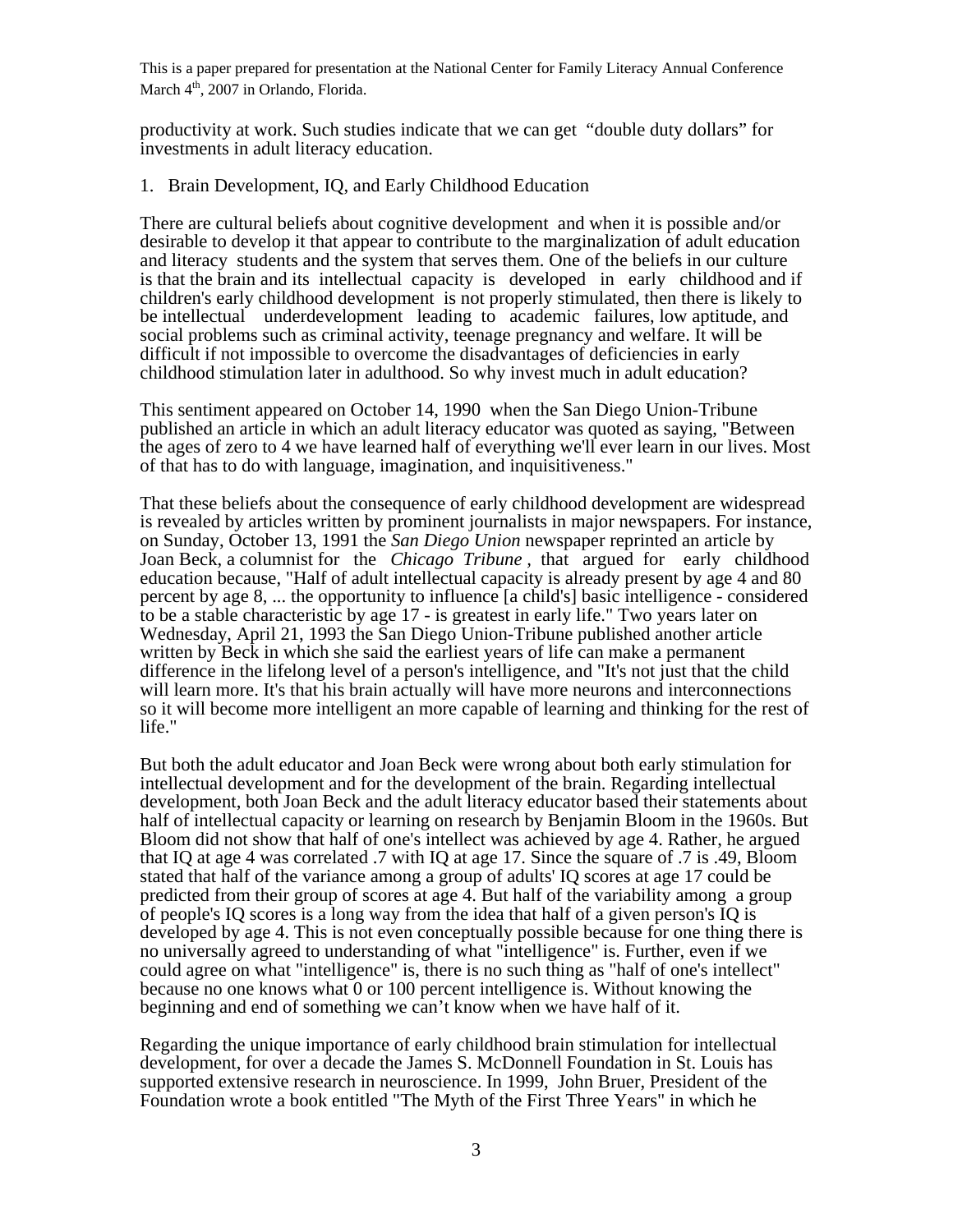explains that the findings of neuroscience do not support the claims made about early stimulation of infants and children under three years of age and their brain development. Elsewhere, Bruer (1998) discussed major misconceptions that educators have of brain science For instance:

 (a). Claim: Enriched early childhood environments causes synapses to multiply rapidly. Bruer states, "What little direct evidence we have – all based on studies of monkeys indicates these claims are inaccurate....The rate of synaptic formation and synaptic density seems to be impervious to quantity of stimulation. ...Early experience does not cause synapses to form rapidly. Early enriched environments will not put our children on synaptic fast tracks"(pp. 13-14).

 (b). Claim: More synapses mean more brainpower. Bruer states, "The neuroscientific evidence does not support this claim, either. ...Synaptic densities at birth and in early adulthood are approximately the same, yet by any measure adults are more intelligent, have more highly flexible behavior, and learn more rapidly than infants." (pp. 14-15).

Bruer goes on to say that, "Truly new results in neuroscience, rarely mentioned in the brain and education literature, point to the brain's lifelong capacity to reshape itself in response to experience"16 ( p. 17). In his new book (1999) he references work in adult literacy education to make the point that, "Adult literacy programs provide additional evidence that acquiring and improving literacy skills is not time-limited or subject to critical period limitations." (p. 112). He says, "The limiting factor in vocabulary growth, and presumably for some of the other things Verbal IQ measures, is exposure to new words, facts, and experiences. The brain can benefit from this exposure at almost any time-early childhood, childhood, adolescence, adulthood, and senescence."(p. 177)

Supporting Bruer's comments, writing in Scientific American (May 1999), Kempermann & Gage (1999) state that "Contrary to dogma, the human brain does produce new nerve cells in adulthood….Birth of nerve cells, or neurons, in the adult brain has been documented in the hippocampus, a region important in memory."

Importantly, for adult education and literacy educators, in his 1999 book Bruer makes the important policy argument that with a better understanding of the limitations of present day neuroscience for understanding education, "We might question the prudence of decreasing expenditures for adult education or special education on the grounds that a person's intellectual and emotional course is firmly set during the early years." (p. 26)

2. Born to Lose: Low Aptitude, Genes, Low Intelligence, and Adult Illiteracy

A report by the Department of Defense shows how beliefs about the possibility of doing much for poorly educated adults after early childhood can affect government policy. After studying the job performance and post-service lives of "lower aptitude," less literate personnel, the report claimed that they had been failures both in and out of the military. Then, on February 24, 1990, in an article by Bill McAllister in the Washington Post, the Director of Accession Policy of the Department of Defense was quoted as saying "The lesson is that low-aptitude people, whether in the military or not, are always going to be at a disadvantage. That's a sad conclusion." A similar report of the Department of Defense study was carried in the New York Times of March 12, 1990. Then on April 8, 1990 Jack Anderson's column in the Washington Post quoted one of the Department of Defense researchers saying, "...by the age of 18 or 19, it's too late. The school system in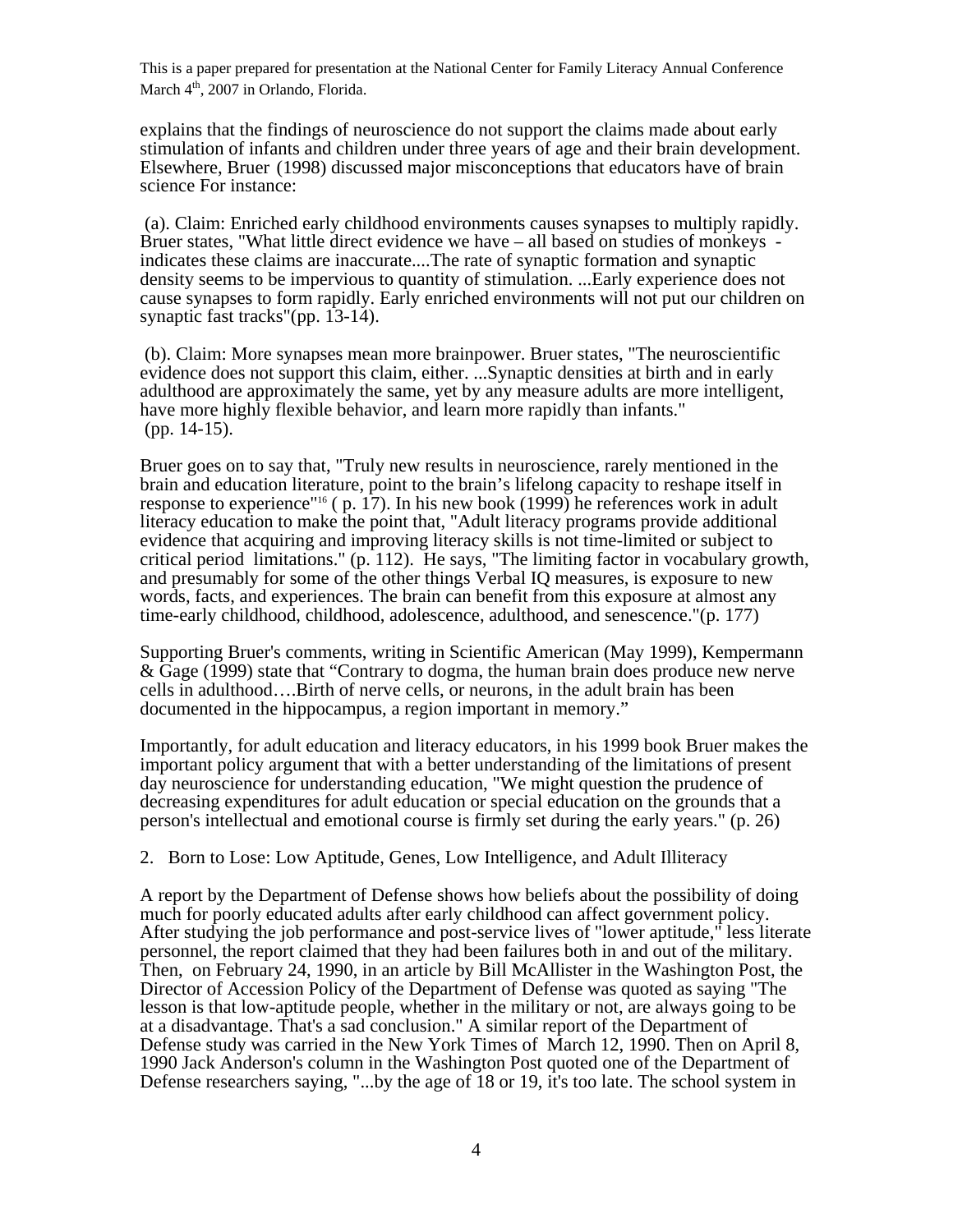early childhood is the only place to really help, and that involves heavy participation by the parents." But apparently not the participation of "low aptitude" parents.

Another widespread belief about intellectual development and learning in adulthood is that because of their inferior genetic endowment, many adults are unable to benefit much from childhood education and they cannot benefit much from adult education and training either.

The Herrnstein & Murray (1994) book, "The Bell Curve: Intelligence and Class Structure in American Life" created considerable controversy because it promoted the foregoing belief. It strongly implied that intelligence is largely genetically determined, not subject to much modifiability, and a strong influence on many of the social problems that our nation faces, including school dropouts, crime, poverty and welfare.

In a January 7, 1997 article in the Washington Times , a prominent newspaper published in Washington DC and read by many members of Congress, columnist Ken Adelman wrote:

The age-old nature vs. nurture debate assumes immediacy as the new Congress and new administration gin up to address such issues as poverty, crime, drugs, etc.

This, the most intellectually intriguing debate around, is moving far toward nature (and far from nurture) with new evidence presented by an odd pair - gay activist Chandler Burr and conservative scholar Charles Murray.

In brief, their new findings show that 1) homosexuality and 2) educational-economic achievement are each largely a matter of genes not of upbringing.

If true, as appears so, the scope of effective government programs narrows. Fate, working through chromosomes, bestows both sexual orientation and brainpower, which shape one's life and success.

Little can be altered - besides fostering tolerance and helping in any narrow window left open - through even an ideally designed public program. (page B-6)

The juxtaposition of homosexuals and those of lower educational and economic achievement is an obvious rhetorical device meant to stir negative emotions about both groups.

In Forbes Magazine for October 2, 2000, Dan Seligman commented about the National Adult Literacy Survey and argued that the test was not about literacy and said, "The cluster of abilities being examined is obviously a proxy for plain old "intelligence." Commenting then about the "familiar old bell curve" Seligman says, "…do not tell us that government or any other institution is going to transform this situation." This clearly reflects the belief that the literacy test was actually a test of intelligence, that the latter is genetically based, and was not going to be changed by adult literacy programs.

Dispelling These Harmful Cultural Beliefs. While there is insufficient room here to completely dispel the beliefs about human intellectual development outlined above in the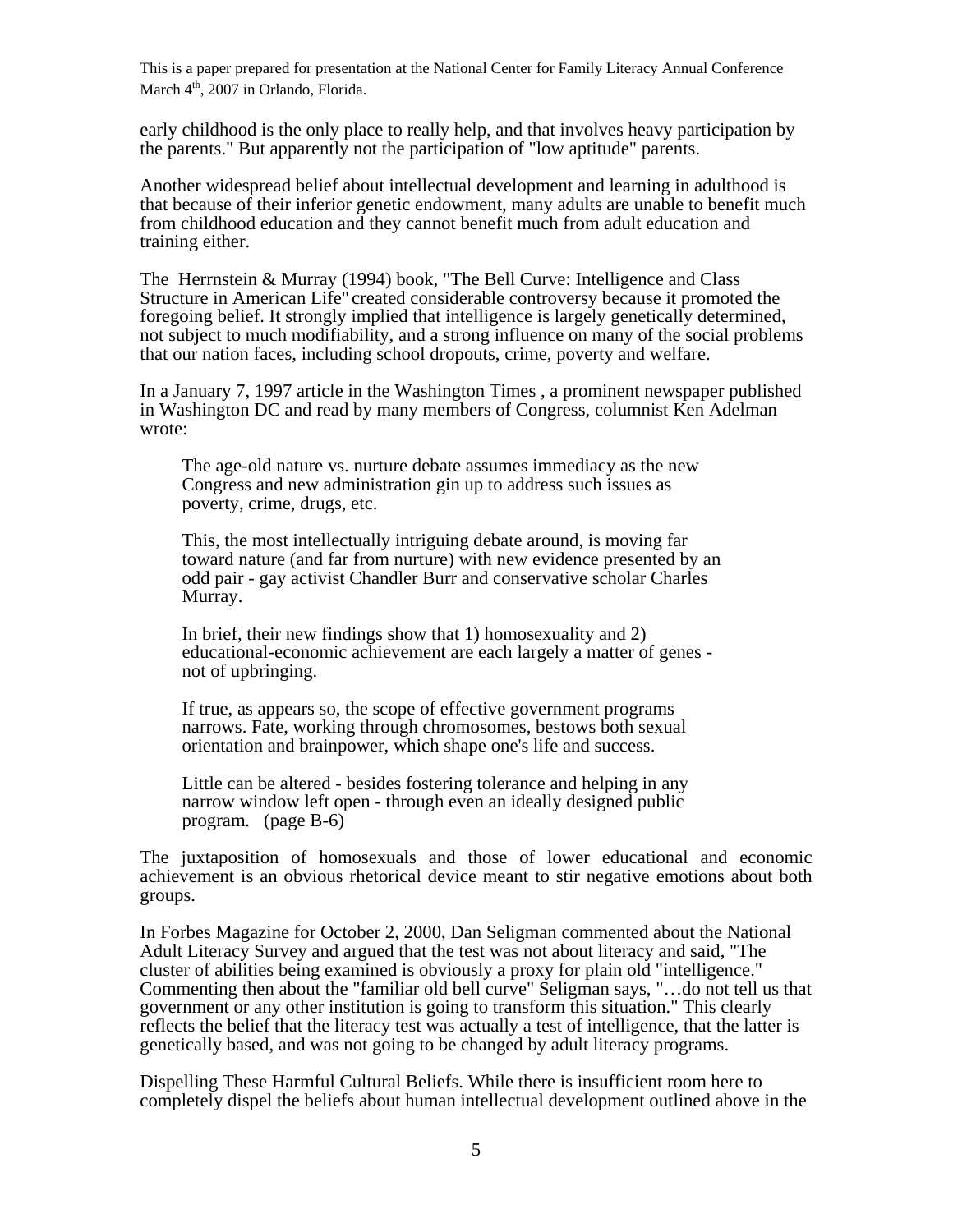news media, a partial rebuttal can be given. At the outset it should be noted that none of the assertions in the news articles were true.

In the news articles about the Department of Defense studies of "low aptitude" troops, the conclusions were based on analyses of the job performance of hundreds of thousands of personnel in both the 1960s and 1980s with Armed Forces Qualification Test (AFQT) scores between the 10th and the 30th percentiles, the range of scores which the Department of Defense studies called "low aptitude."

But contrary to what the Department of Defense researchers and accession policy maker were reported to have stated in the newspaper articles, the actual data in their reports show that in both time periods, while the low aptitude personnel did not perform quite as well as those personnel with aptitudes above the 30th percentile, over 80 percent of the low aptitude personnel did, in fact, perform satisfactorily and many performed in an outstanding manner (Sticht, et al., 1987). Furthermore, as veterans they had employment rates and earnings far exceeding their rates and earnings at the beginning of their military service (Sticht, 1992). Further investigation by the media would have revealed these discrepancies between what the Department of Defense's representatives said and what the actual findings were.

Regarding the genetic basis of intelligence, although The Bell Curve book cited by Adelman presents detailed analyses of social problems and IQ, what is not generally understood is that almost all of the analyses relating IQ with social problems were made using the Armed Forces Qualification Test (AFQT) as the measure of IQ. What should be of interest to policymakers, however, is that the AFQT does not measure IQ. This was made clear in the early 1980s when official Department of Defense spokespersons testified to Congress that the Armed Forces Qualification Tests (AFQT) are nottests of intelligence or IQ.

Richard Danzig (1980) Principal Deputy Assistant Secretary of Defense for Manpower, Reserve Affairs, and Logistics spoke before a congressional committee. "The testing specialists note that we ought not to confuse these aptitude tests with intelligence tests as such" Danzig said. "Naturally there is some correlation between the two types of tests but to speak of somebody as being in category IV or category V is not per se to make a judgment about his intelligence. ... In fact, we don't want to test IQ which is traditionally the aptitude of school children to perform well in school. We want to test their ability to learn to perform military jobs. That is somewhat related to intelligence, not alone intelligence however. I want to avoid that implication."

Instead of measuring IQ, the AFQT actually measures the basic skills of reading and mathematics. The AFQT is made up of four sub tests: word knowledge (vocabulary), paragraph comprehension, arithmetic word problems, and mathematics knowledge (facts of geometry, algebra). Therefore, the arguments in The Bell Curve about IQ and its immutability, are actually arguments about the basic skills of reading and mathematics. If reading and mathematics skills contribute to or actually constitute "IQ," as The Bell Curve books suggests, then there is evidence to argue that, contrary to the conclusions of the journalists in the Chicago Tribune, Washington Post and Washington Star, "IQ" can be improved in adult education and literacy development programs. A large body of evidence in published literature indicates that the basic skills are teachable and learnable across the life span (see the numerous studies in Sticht, T. & Armstrong, W. (1994). showing improved basic skills by adults in adult education and literacy programs across the nation.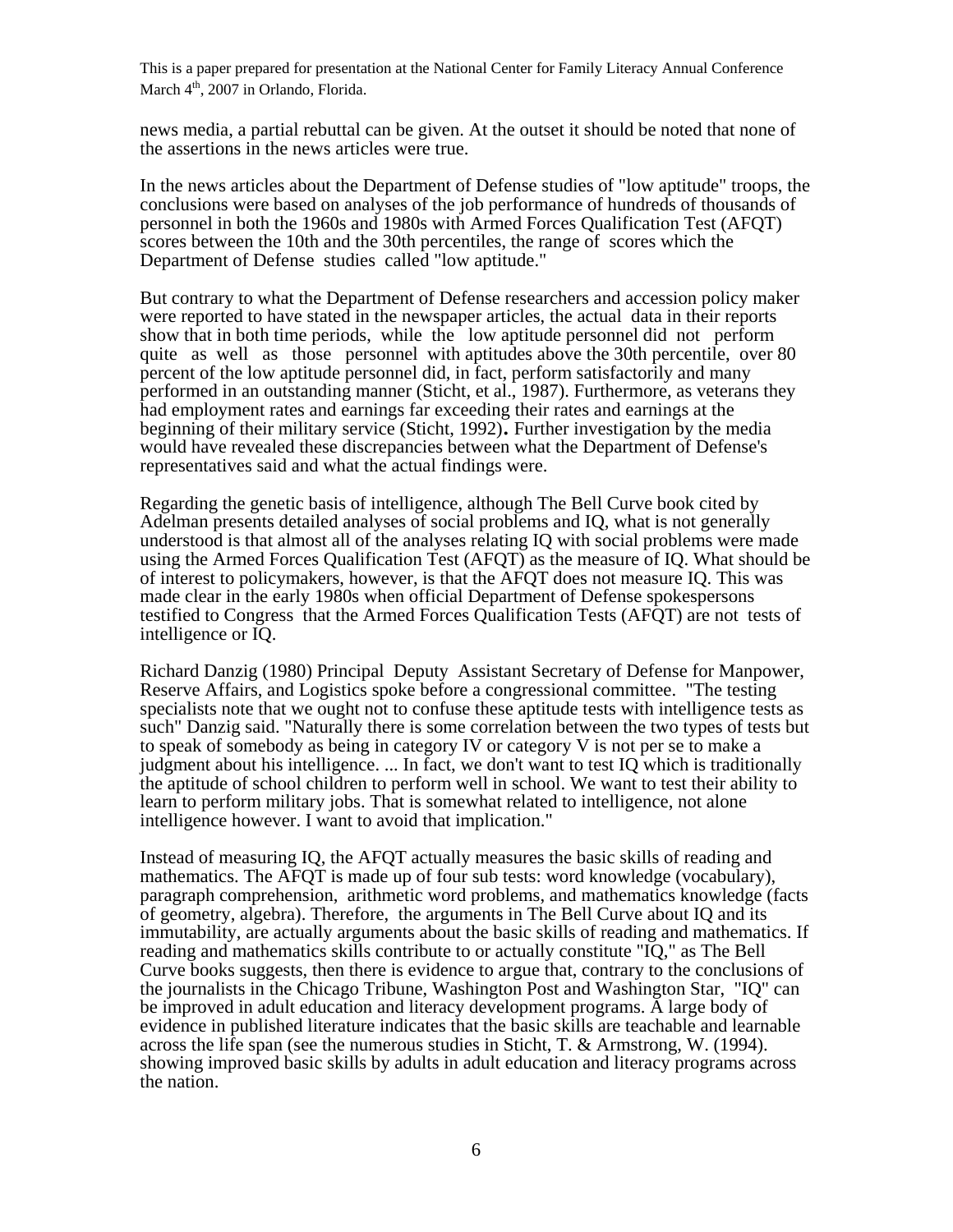The types of negative beliefs about human abilities discussed above contribute to the marginalization of the adult education and literacy development system and the students it serves. They denigrate as apparently futile the work of those involved in the language and literacy education of youth and adults in any setting, including the military, job training, corrections, adult basic education, workplace literacy, and family literacy programs. Most sorrowfully, these types of beliefs defame the educational capacity of millions of adults who seek educational assistance in adult education and literacy programs throughout the nation. Many adults may sense these cultural beliefs and incorporate them into their own self-images and come to believe that they are not smart enough to learn much. So they may avoid adult education programs to their own detriment and the detriment of their families.

3. Statistical Data: Thirty+ Year Reading Trend Data.

The National Center for Education Statistics (NCES) has released reading trend data for the National Assessment of Educational Progress (NAEP) presenting reading scale scores for students in the schools of age 9, 13 and 17. Data are presented for the period 1971 through 2004, more than three decades. Unfortunately, the data indicate that after having spent hundreds of billions of dollars over the last three decades to improve reading skills, students nearing the end of their schooling were no more literate in 2004 than they were in earlier years.

For 9 year olds, in 1971 students at the  $90<sup>th</sup>$  percentile scored 260, then rose gradually to 266 in 1990 and then fell to 264 in 2004. Students at the  $50<sup>th</sup>$  percentile scored 209 in 1971, then rose to 215 in 1994, '96 and '99 and then to 221 in 2004. This modest improvement in 9 year olds does not appear to persist into 13 or 17 years of age, as indicated below. Students at the  $10^{th}$  percentile scored 152 in 1971, then rose to 165 in 1980 and then rose again to 169 in 2004, though the latter was not statistically greater than 25 years ago in 1980.

At age 13, in 1971 children at the  $90<sup>th</sup>$  percentile scored 300, then increased to 309 in 1992, and then fell to 305 in 2004. Those at the  $50<sup>th</sup>$  percentile in 1971 scored 257, then rose to 262 in 1992, and then fell to 260 in 2004. The children at the  $10<sup>th</sup>$  percentile scored 208 in 1971, rose to 213 in 1988, and then fell to 210 in 2004.

For the older in-school teens (or young adults) aged 17 years old, in 1971 those at the  $90<sup>th</sup>$ percentile scored 342, then rose to 343 in 1990, "92, and "94, and then dropped to 338 in 2004. Those at the  $50^{th}$  percentile scored 288 in 1971, rose to 293 in 1992, and then fell to 287 in 2004. The least able readers, those at the  $10<sup>th</sup>$  percentile, scored 225 in 1971, rose to 241 in 1988, and then fell to 227 in 2004.

What this shows, then, is that as children go up through primary, elementary, and secondary school, they get better at reading across the percentile spectrum. But the bottom ten percent of 17 year olds scored below the median for 13 year olds, and were just 6 scale score points above the median for 9 year olds. These poorly scoring students will no doubt be those who will later discover the real life importance of literacy and will enter into adult basic education to try to gain skills needed to support themselves and their families.

The data for some three decades do not show great increases in reading achievement for 9, 13, or 17 year olds at various percentile ranks. For the most part, whether at the  $90<sup>th</sup>$ percentile, the middle  $50<sup>th</sup>$  percentile, or the bottom, the  $10<sup>th</sup>$  percentile, student achievement has fluctuated a bit from assessment to assessment, but on balance does not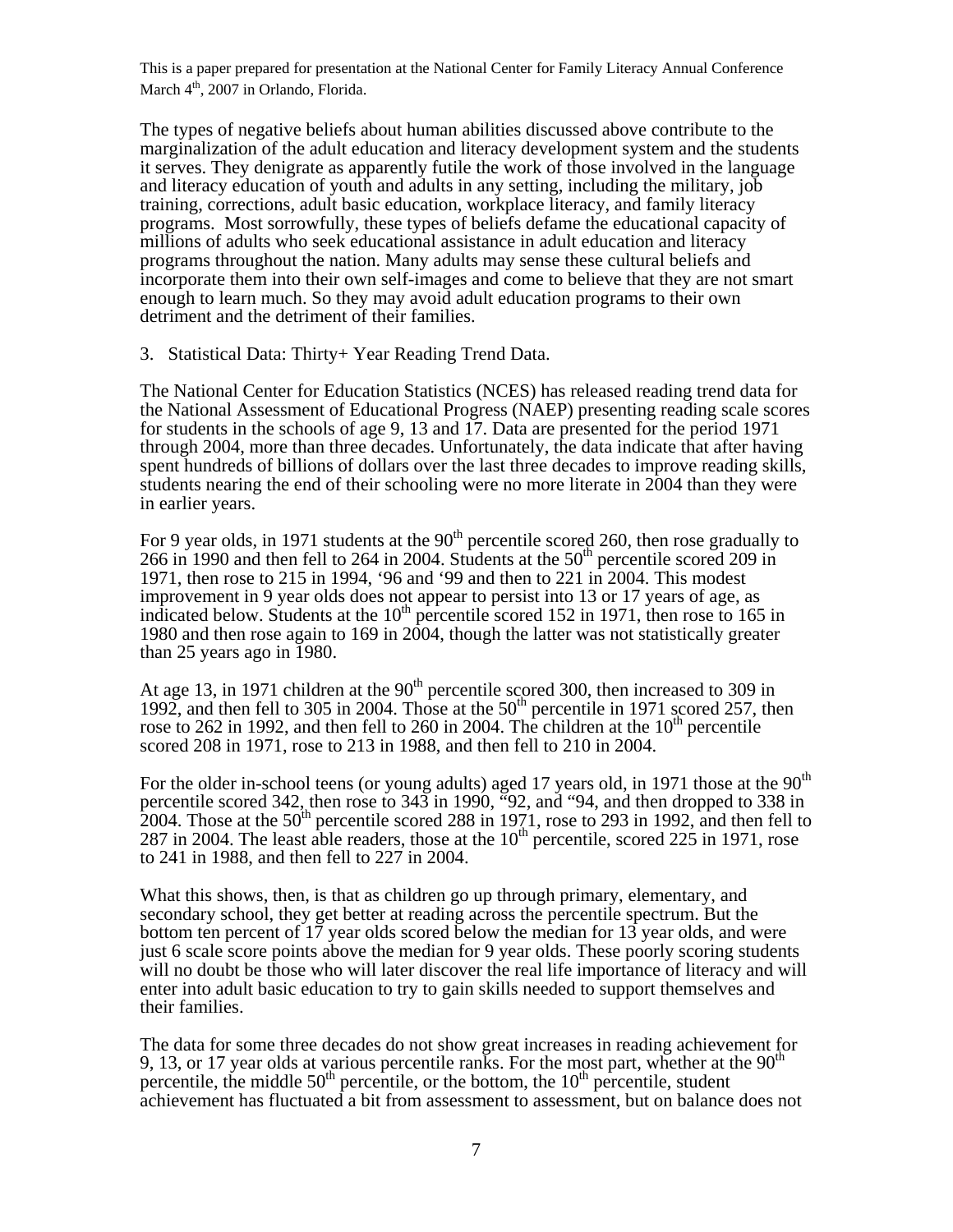seem to have made much, if any improvement, and certainly not improvement that would have any significant practical consequences.

Today, as in the past, tens of billions of dollars are being spent in special programs to raise the literacy skills of children, while at the same time expenditures for adult literacy education have been and still are trivial – in fiscal year 2005 less than \$220 federal dollars per adult enrollee in the federal adult education and literacy program. This goes on despite the fact that for the last 30 years the K-12 system has been graduating millions of young adults below the  $20<sup>th</sup>$  and  $10<sup>th</sup>$  percentiles of reading as measured by the NAEP, and there is little evidence that by continuing with the present approaches this can or will be turned around anytime soon. A new approach seems to be called for.

4. Statistical Data: Parent's Education and Children's Literacy Skills

The National Center for Education Statistics (NCES) reading trend data described above also presented reading scores for students aged 13 and 17 as a function of their parent's education levels. The data show that as parent's education level increases their children's literacy achievement increases. For instance, for 13 year olds in 1980, as their parent's education levels increased from less than high school, to graduated from high school, to some education after high school, to graduated from college, reading scores of the children increased as 239, 253, 268, and 273, respectively. Twenty-four years later in 2004, reading scores for these same groups were 240, 251, 264, 270. In the years in between 1980 and 2004, in 1984, 1988, 1990, 1992, 1994, 1996, and 1999, their was also a consistent increase in children's reading scores as their parent's education increased. Findings for 17 year olds were similar, though scores for the 17 year olds were higher than those for 13 year olds.

Data reported by the National Assessment of Educational Progress (NAEP) in 1972 showed relationships between parent's education and the reading skills of their children aged 9, 13, and 17 years old as well as young adults 25-35 years old. In the NAEP survey, children and adults were tested on 8 different reading "themes" or skill areas, ranging from word meanings (vocabulary knowledge), finding the main idea, to critical reading. Results showed that regardless of the type of reading skill assessed, and at all ages, as parent's education increased, reading proficiency increased (see data on page 128 in Sticht & Armstrong 1994).

Sticht & Armstrong (1994) present data for the foregoing NAEP survey as well as data showing relationships of mother's education level and their adult children's performance on the young adult literacy survey of 1985 (p. 131) and the Armed Forces Qualification Test (AFQT) (p. 130). Data for both the NAEP and AFQT tests are also presented for Whites, Hispanics, and African-Americans. In all cases, the greater the mother's education the better their adult children performed on these different tests.

Data showing relationships among parent's education level and the performance of young (16-25) adults in seven nations on the International Adult Literacy Survey (IALS) are presented by Statistics Canada in a report by Willms (1999). In all of the nations, as parent's education level increased, so did the scores of their adult children (p. 35). Apparently, the intergenerational effects of parent's education on the literacy achievement of their children is a global effect.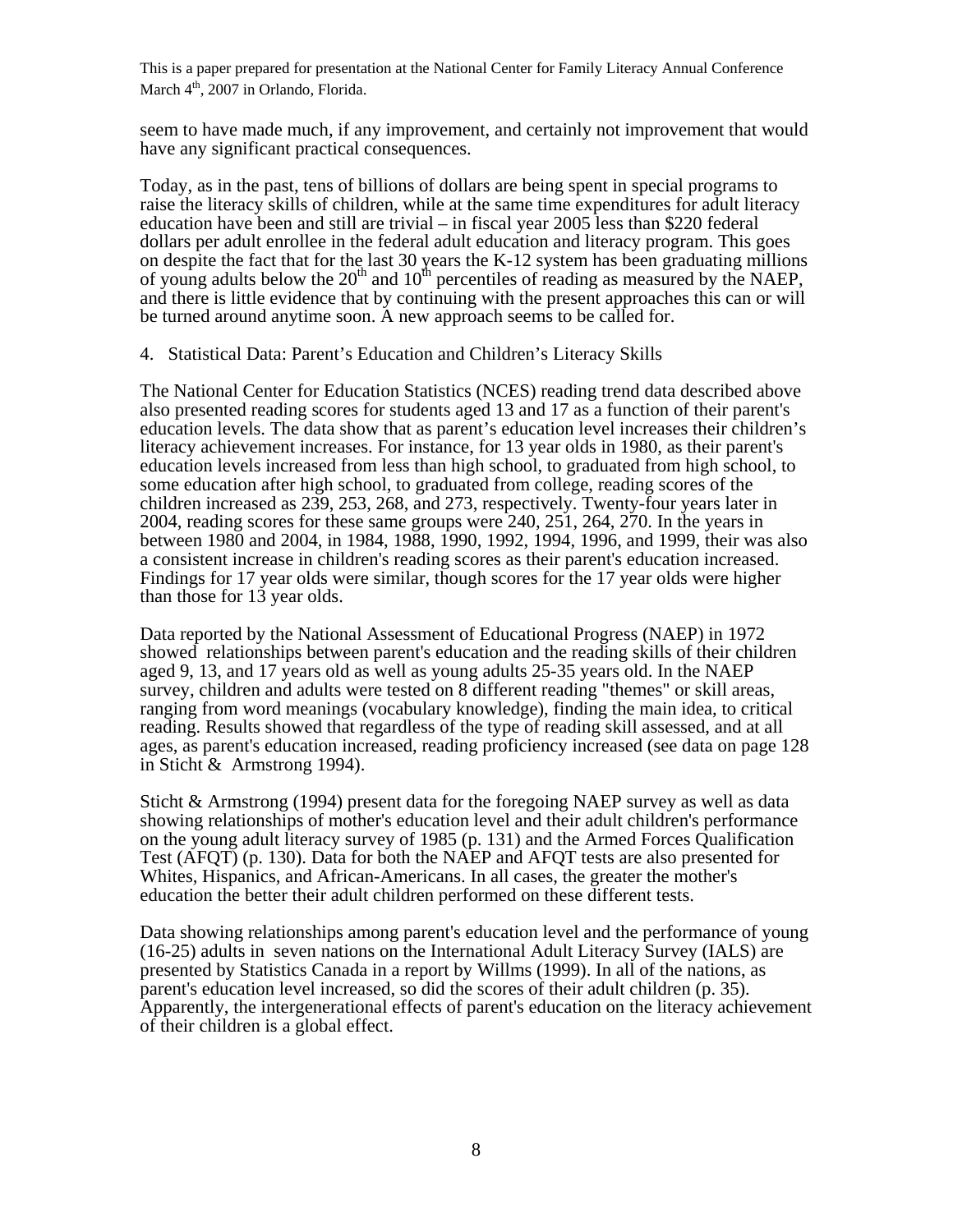# 5. Statistical Data: Parent's Literacy and Children's Literacy

Not only are parent's education levels related to their children's literacy levels, as indicated above, additional data from the United Kingdom's Institute of Education show that as parent's measured literacy goes up, not just their years of education, so does the literacy of their children. Bynner  $\&$  Parsons (2006) summarize data in which adult's literacy skills were assessed using items from the United Kingdom's Skills for Life functional literacy test. This test grades adult's literacy from very low using three Entry Levels (EL 1 (lowest), EL 2, and EL3) and moderately high (Level 2 and above). The adult's preschool and primary school children's literacy skills were also assessed using age-appropriate assessments of vocabulary, spelling, and word reading.

The results showed that for adults whose literacy skills were low, Entry Level 2 or below, their preschool children were 3.5 times as likely to be in the bottom 20 percent of children on a vocabulary test as were children of parents at Level 2 literacy. Their primary school children were 3.0 times as likely to be in the bottom 20 percent of children as were the children of parent's with Level 2 literacy. The children of parents with the lowest literacy skills were over 1.5 times as likely to be in the bottom 20 percent of children on the word reading test as were the children of parents with level 2 literacy skills.

Taking cognizance of these intergenerational relationships among the literacy achievements of adults and their children, Bynner & Parson note that the United Kingdom's adult literacy initiative faces "the challenge of not only benefiting adults in their own lives, but also the lives of their children."

#### 6. Parent Education and the Efficacy of Preschool Education

New research evidence indicates that adult education is a key factor in the success of preschool education and that arguments for expanding early childhood education are to a large extent actually arguments for increasing investments in early adulthood education. For instance, in a report for the Economic Policy Institute of Washington, DC, Lynch (2004) provides an analysis of several early childhood development (ECD) programs and concludes that they produce a considerable benefit to cost ratio. He states, "Investments in high-quality ECD programs consistently generate benefit-cost ratios exceeding 3-to-1—or more than a \$3 return for every \$1 invested—well above the 1-to-1 ratio needed to justify such investments. (p. vii).

Importantly, on this same page Lynch states that many of these ECD programs " also provide adult education and parenting classes for the parents of young children." (p vii). This suggests that perhaps a significant percentage of the benefits that ECD programs produce might result from the effects of what might be called early adulthood development (EAD) activities. Following are some extracts taken directly from Lynch's report that suggest how adult education of the children's parents, even if this is only indirect education through participation with the program operators, may be important in influencing the long term benefit-cost rations that Lynch describes.

Perry Preschool Project (Ypsilanti, Michigan, 1962-1967): "Description: One hundred and twenty-three African American children with low IQs (in the 70 to 85 range) and from families with low socioeconomic status were randomly assigned to one of two groups: one enrolled in a pre-school program and one not. Those enrolled in preschool attended for two school years at ages three and four. Services included daily 2.5-hour classes and weekly 1.5-hour home visits with mother and child. Evaluations of the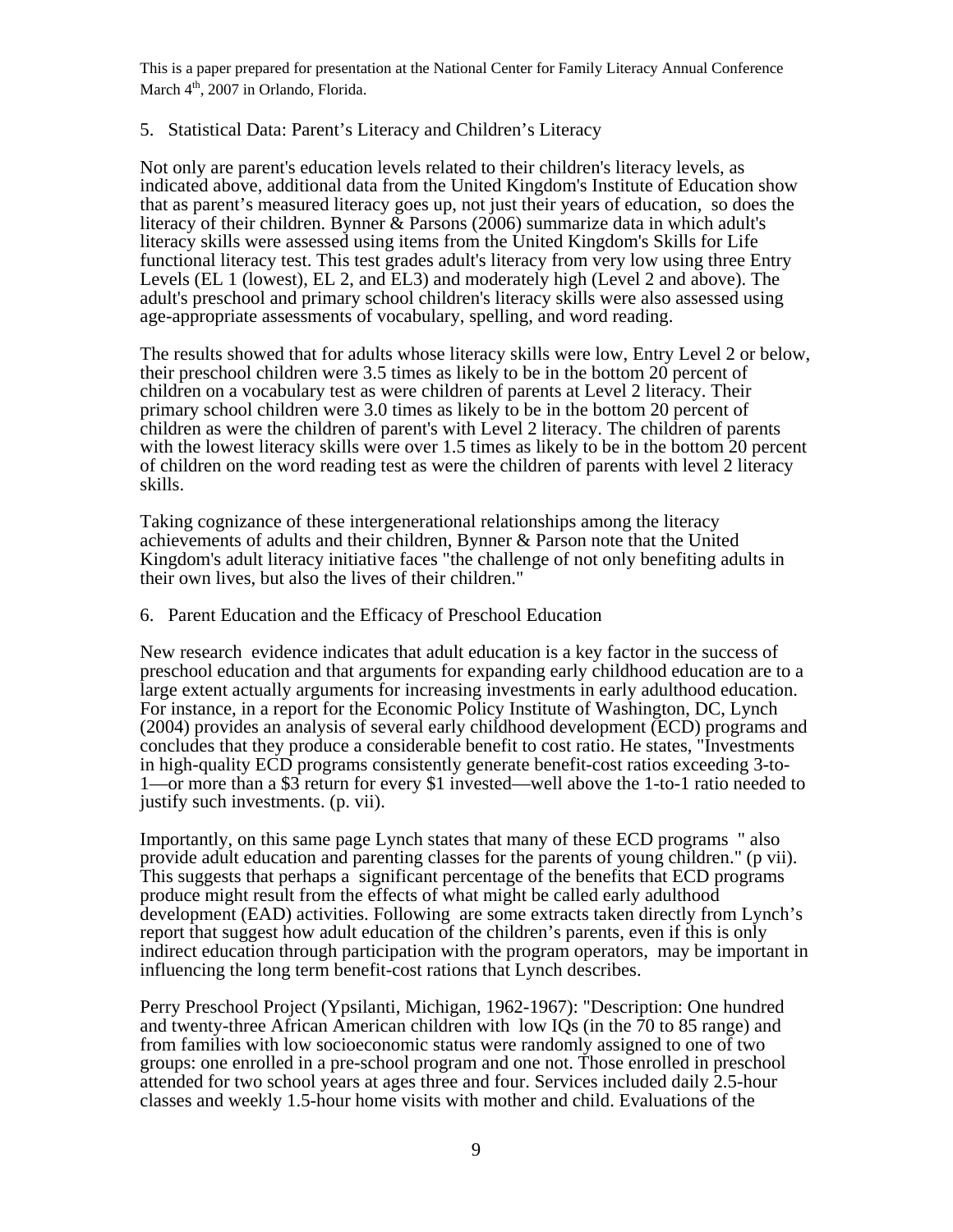children were performed annually until the children reached age 11, and then again at ages 14, 15, 19, and 27. A forthcoming analysis will follow the children through age 41." (p. 24)

"The economic benefits of the Perry Preschool Project were probably under-estimated For example, given that the preschool program was a form of childcare, some of the mothers of program participants were probably able to increase their employment and earnings relative to what they would have been without the program, and thus they probably also increased their tax contributions and decreased their welfare consumption." (p. 26)

The Prenatal/Early Infancy Project (Elmira, New York, 1978-1982): "Four hundred firsttime mothers were enrolled in the program before their 30th week of pregnancy. The women enrolled in the program were overwhelmingly at high risk of poor child and family outcomes: 85% were under age 19 and/or unmarried and/or of low socioeconomic status. The women were randomly assigned to one of two intervention groups or one of two control groups." (p. 26)

"Intervention group mothers in the high-risk sample spent fewer months on welfare (60.4 versus 90.3) and received food stamps for less time (46.7 months versus 83.5 months) than did the high-risk control group mothers. By the time the children were 15, intervention group mothers in the high-risk sample were much less subject to arrest (18% versus 58%), conviction (6% versus 28%), and incarceration than were the mothers in the high-risk control group. Intervention group mothers in the high-risk sample experienced fewer subsequent pregnancies (1.5 versus 2.2) and went a longer time between the first and second birth (68.8 months versus 37.3 months) than did the mothers in the high-risk control group. The intervention group mothers in the high-risk sample also reported many fewer episodes of impairment due to alcohol or drugs than did the high-risk control group mothers." (p. 27)

The Abecedarian Early Childhood Intervention (North Carolina, 1972-1985): "At age five all the children were reassigned to either a special intervention program through age eight or a control group. The intervention program involved having parents engage in specific supplemental education activities for the children in their homes. The parents were provided with educational material and training, with which to engage their children, roughly every two weeks. Data were collected at ages three, five, eight, 12, 15, and 21." (p. 28)

"When the preschoolers were approximately four and a half years old, data were collected on the mothers who were under age 18 at the time they gave birth. These young mothers were more likely to have graduated from high school, attained post high school education, been employed, and been self-supporting than were the young mothers in the control group. On average, these young mothers had more education (11.9 years versus 10.3 years) than did the control group's mothers. Moreover, only 23% of these young mothers had an additional birth compared to 40% of control group mothers." (p. 30)

The Chicago Child-Parent Center Program (Chicago, Illinois, 1967 to present): "Parental involvement with the schools was much higher among the parents of center children than it was for the parents of non-center children. By ages 20 and 22, the high school graduation rates for center children were 50% and 65% compared to just 39% and 54% for non-center children. " (pp. 31-32)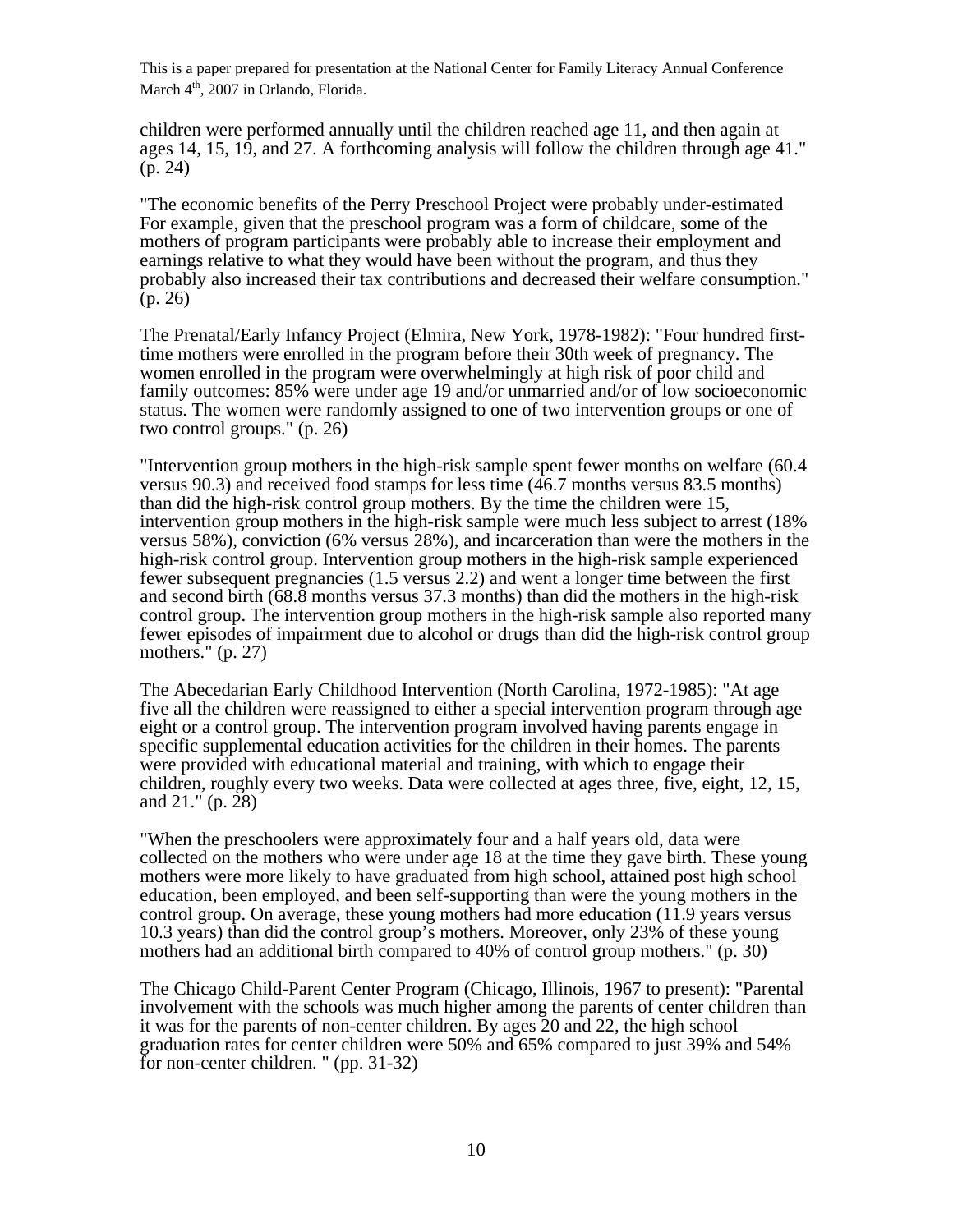Early Head Start: "Early Head Start is an extension of the Head Start program that targets low-income pregnant women and families with infants and toddlers. It serves over 60,000 children from birth to age three in some 700 programs nationwide." (p.32)

"A carefully controlled, randomized assessment of the Early Head Start program is in progress but has not yet been completed. However, preliminary results have been reported By age three, children in Early Head Start performed significantly better than control groups on cognitive, language, and social-emotional development indicators. Their parents were more emotionally supportive, used less punitive parenting, provided more stimulating home environments, and read more to their children. The parents were also more likely to participate in education and job training and less likely to have another child during the two years after enrollment in Early Head Start than were control group parents." (p.34)

Additional research reported by Morrison, Bachman, & Connor (2005) supports the idea that the major factor of importance in early childhood education may be adult education. Following their examination of a wide range of research on early childhood education, they questioned the effectiveness of both childcare and preschool programs that do not focus on improving parenting skills. Concerning childcare, they say, "Overall, parenting appears to be a more important source of influence on children's development than is childcare. … the contribution of parenting was about three to four times greater than that of early childcare. …high-quality childcare will not offset the negative effect of poor parenting, and poor-quality childcare will not prevent success for children with effective parents." (pp. 48,49).

The effects of high quality parenting on children's socio-emotional development has received additional affirmation in an interview with Nobel Prize economist James J. Heckman in June of 2005 by the Minneapolis branch of the Federal Reserve Bank. He was asked about making the case for early childhood education as an economic development strategy.

In his response, Heckman downplayed the effects of early childhood education on cognitive skills, and instead stated, " Enriched early intervention programs targeted to disadvantaged children have had their biggest effect on noncognitive skills: motivation, self-control and time preference. We know that there's a scientific basis for this finding. The prefrontal cortex, which is a center of these noncognitive skills, matures late. The executive function, the very definition of ourselves as people, the way we motivate ourselves, these things are malleable until quite late stages—into the 20s, according to research by neuroscientists. This means that in principle we can modify these behaviors. Noncognitive skills are powerfully predictive of a number of socioeconomic measures (crime, teenage pregnancy, education and the like…"

The fact that Heckman points to the importance of noncognitive skills as important outcomes of early childhood education, such as increasing children's motivation for and interest in education, is also suggestive of the importance of adult education in contributing to the cost-benefits of early childhood education. Numerous studies of adult basic education have found that noncognitive factors are among the major outcomes of adult basic education. Almost universally, studies of adult basic education outcomes report that adults feel better about themselves, they overcome learned helplessness, they feel more motivated to succeed in life, and, importantly, these positive noncognitive skills often modify adults' behaviors with their children.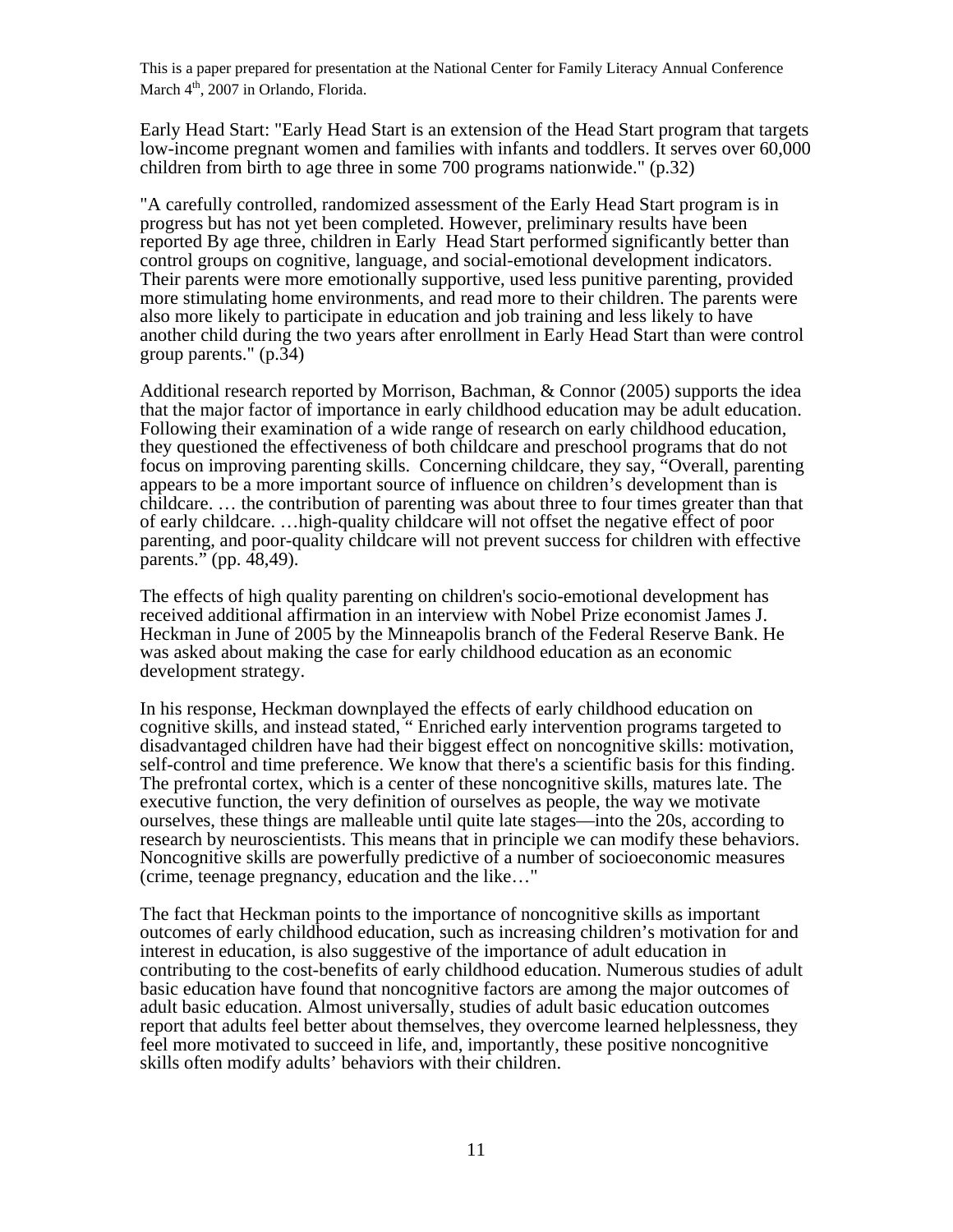In summary, it now seems likely that much of what is attributed to early childhood education programs in producing high benefit-to-cost results for children, might actually be resulting in some significant part from the educational or motivational effects that such programs have on the adult parents or parents-to-be of the children who are enrolled in the programs. If that is so, then these studies of early childhood education may also be taken as studies of early adulthood education, and suggest the need for a much greater investment in the education of disadvantaged young adults who are of child conceiving, bearing, and rearing ages.

7. The Intergenerational Transfer of Literacy in Adult Literacy Education Programs

In this section research is presented on the transfer of motivation, self-efficacy, and literacy from parents to children. Data from vocational literacy, family literacy and workplace literacy studies reveal that adult literacy education can affect the literacy education of the adult's children or grandchildren, even when no parenting education is presented.

Correlations of parent's education or literacy levels with their children's literacy skills do not necessarily mean that if adults are provided with literacy education, that will have an effect on the literacy skills of their children. Further, while the long term effects of preschool education may, as indicated above, reflect the effects of the new learning by the participating children's parents, that is not the same as indicating that adult literacy education per se may have effects on the adult's children.

Vocational Literacy: In research by the Wider Opportunities for Women (WOW) in Washington, DC the researchers (Van Fossen & Sticht, 1991) studied the effects of women's participation in basic skills training on (1) their behavior toward their children, (2) their interactions with teachers and participation in school activities, and (3) their children's behavior in school. In the programs in the WOW research, there was no parenting education, just basic skills education, in some cases embedded in vocational education.

In the WOW research, mothers reported that, as a result of their participation in the basic skills programs they spent more time with their children talking about school, helping with homework, reading with their children and other activities. They also reported that they spent more time going to and helping with school activities and they talked more with teachers about their children's education (all improvements were statistically reliable). The WOW mothers also reported that their children liked and attended school more, and they had showed improvements in their school grades, test scores , and reading.

Following are examples of observations by WOW interviewers who went to the mothers' homes to find out if there were indicators beyond the self-reports of the women that participating in the program had some effects on the women's children. As indicated, the home observers found that children reported changed attitudes about the value of education, and that their mothers helped them with their homework and read to them more:

Talk to child about school: "The kids say they had definitely seen a big change in their mother...she is happier and likes learning and studying with them. She "constantly" tells them how important it is to stay in school and get a good education, so they won't live like she had to." (WOW Case C) (transfer of motivation for education)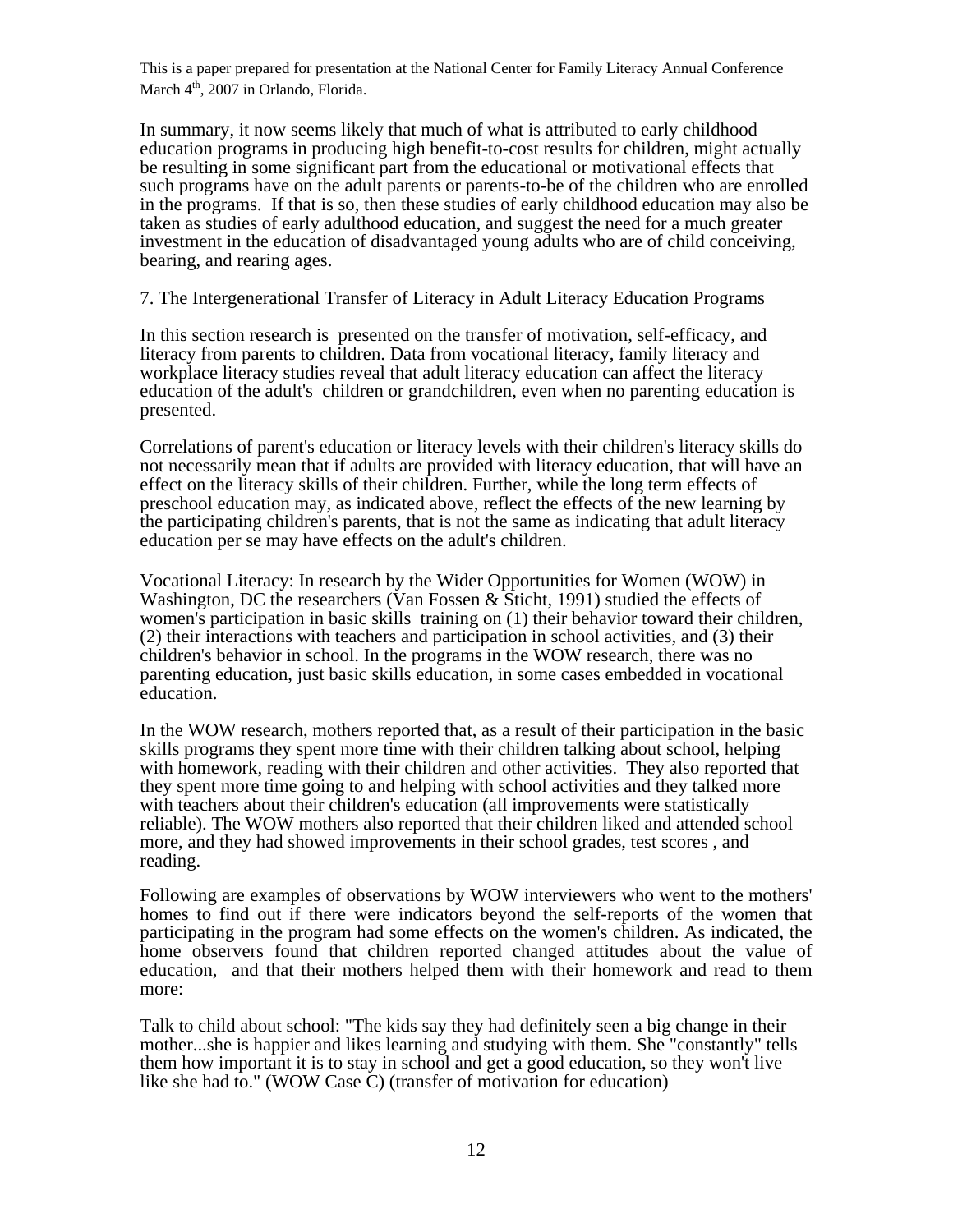Read with child: LD's son was glad his mother was going to school because "...she read him and his sisters stories and showed him words in the books." (MCA Case A) (Transfer of literacy).

Help child with homework: "The second-grader said, "I do my homework just like mommy"...and thrust his homework into the interviewer's hand." (NEW Case C) (Transfer of motivation and self-efficacy).

Take child to library: The mother states she "frequently goes to the Goodwill to purchase used books. I saw a nice collection of nursery rhymes, CAREBEARS, and other primary books in the small apartment." (WOW Case B) (Transfer of literacy).

Notice that these changes in mothers' behaviors with their children are similar to the changes that occur in preschool programs which provide parenting education. Only in this case there was no preschool involved and no parenting education was presented. Simply participating in the adult basic skills program served to change the parents' behaviors which are clearly transferring motivation for education from the mothers to their children , stimulating children's self-efficacy by showing them they can do their homework and they can engage in emergent reading practices,

Family Literacy: In research from the National Center for Family Literacy (1994) an instrument for having adults in family literacy programs was used to rate the same changes in behaviors toward their children as used in the WOW research. As with the WOW project, Family Literacy parents reported statistically significant gains in their parenting behaviors such as talking more with their children's teachers, reading more with their children, etc., and in this case the gains were somewhat larger than in the WOW research. This is consistent with the fact that the family literacy programs taught these kinds of parenting behaviors while the WOW programs did not.

Workplace Literacy Studies: In the last two decades a body of research has emerged on workplace literacy programs in which English, reading and mathematics skills have been taught integrated with job knowledge. The general results of this body of research is that such programs may contribute not only to improving adult's job-related literacy and numeracy skills, but also to improved productivity on the job, increased reading to children at home, thereby better preparing them for and helping them in school, increased use of language and literacy skills in the community, and the decision to pursue further education.

In one study (Sticht,1994) ten manufacturing companies in the area of Chicago, making products ranging from hydraulic valves to bubble gum, provided basic English language, reading and mathematics education for over 700 employees. In evaluation studies conducted in six of the companies, many supervisors reported that the programs had a variety of positive effects on organizational effectiveness, including increased productivity, employees became easier to train, their job performance, safety, and communication improved, many became more promotable, and a third of them said their companies would continue the programs.

Responses to interviews from 22 employees in four companies clearly indicated that the workplace literacy programs were not viewed as entirely restricted to helping the employees at work. Summed over the four companies, more than half thought that the programs not only helped them at work, but also at home. Some 40% thought the programs had helped them in their communities. Importantly, while 12 of the 22 respondents had no children or grandchildren to whom to read, of the remaining10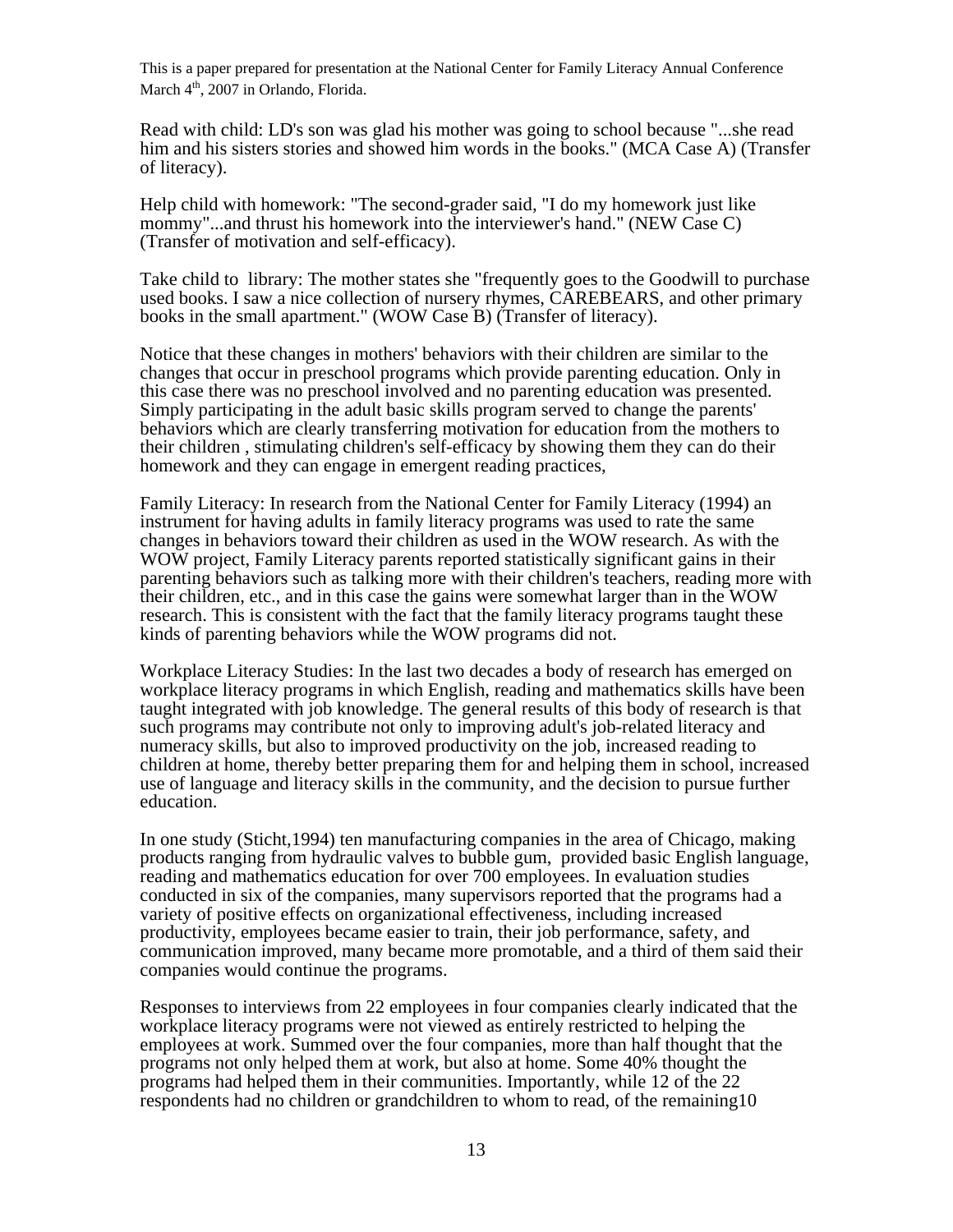employees, 40% said that due to the workplace literacy program they now read more to their children or grandchildren. Again, though the numbers are small, we see that an adult literacy program with no parenting component nonetheless had effects leading to activities conducive to the intergenerational transfer of literacy from parents or grandparents to their children or grandchildren. This is an outcome generally sought in preschool education programs that include education of parents.

#### 8. The Intergenerational Transfer of Literacy From Parents to Their Children

One of the major factors in the development of children's higher levels of literacy is the "oracy-to-literacy transfer effect." In this effect, parents transfer their knowledge of and use of oral language (oracy) to their children. Then, in the typical case, when children learn to read and write they learn to recognize (read) and express (write) in the written language (literacy) what they could previously recognize (listening comprehension) and express (speech) in the oral language. In this scheme, better educated, more highly literate parents will possess higher levels of oral language. They then transfer their oral language skills to their children, and then the children transfer their oral language ability (oracy) to their written language ability (literacy).

What this means is that more highly literate adults will have children with higher levels of oracy who will in turn tend to become children with high levels of literacy once they get beyond the initial stages of learning to decode the written language. An extensive review of research on the relationships of oracy to literacy (Sticht & James,1984) indicates that as children entered the K-12 system, the correlation between listening comprehension and reading was small, because few children knew how to decode the written language very well so there was not much variability among children's reading. But as the school years passed, the correlations between listening and reading increased, indicating that children with higher levels of listening comprehension were becoming those with higher levels of reading comprehension and those low in listening were becoming those low in reading.

But how do children acquire high levels of oracy before they enter the K-12 system? The most extensive research in this area was reported by Hart & Risley (1995). They tracked the acquisition of oral vocabulary of 42 children in the homes of welfare, working class, and professional families for two and a half years. What they found was that there were extraordinary differences in the amount of oral language spoken to the children by their parents in these three categories of families. Based on their in-home observations, Hart & Risley estimated that from birth to 4 years of age welfare children would experience some 15 million words, working class children around 30 million words, and children of professional parents would experience some 45 million words!

On tests of vocabulary growth at age three, the professional, working class, and welfare children ranked highest, middle, and lowest on vocabulary knowledge, respectively. For 29 children from the three types of families, follow-up data showed that measures of oral language skills at age 3 years were highly correlated with measures of vocabulary and reading comprehension six years later when the children were in the third grade of school. This supports the validity of the oracy-to-literacy transfer effect as a major mechanism for the intergenerational transfer of literacy via oracy from parents to their children. That is, as stated above, parents transfer their oracy to their children, and the children then transfer their acquired oracy to their literacy.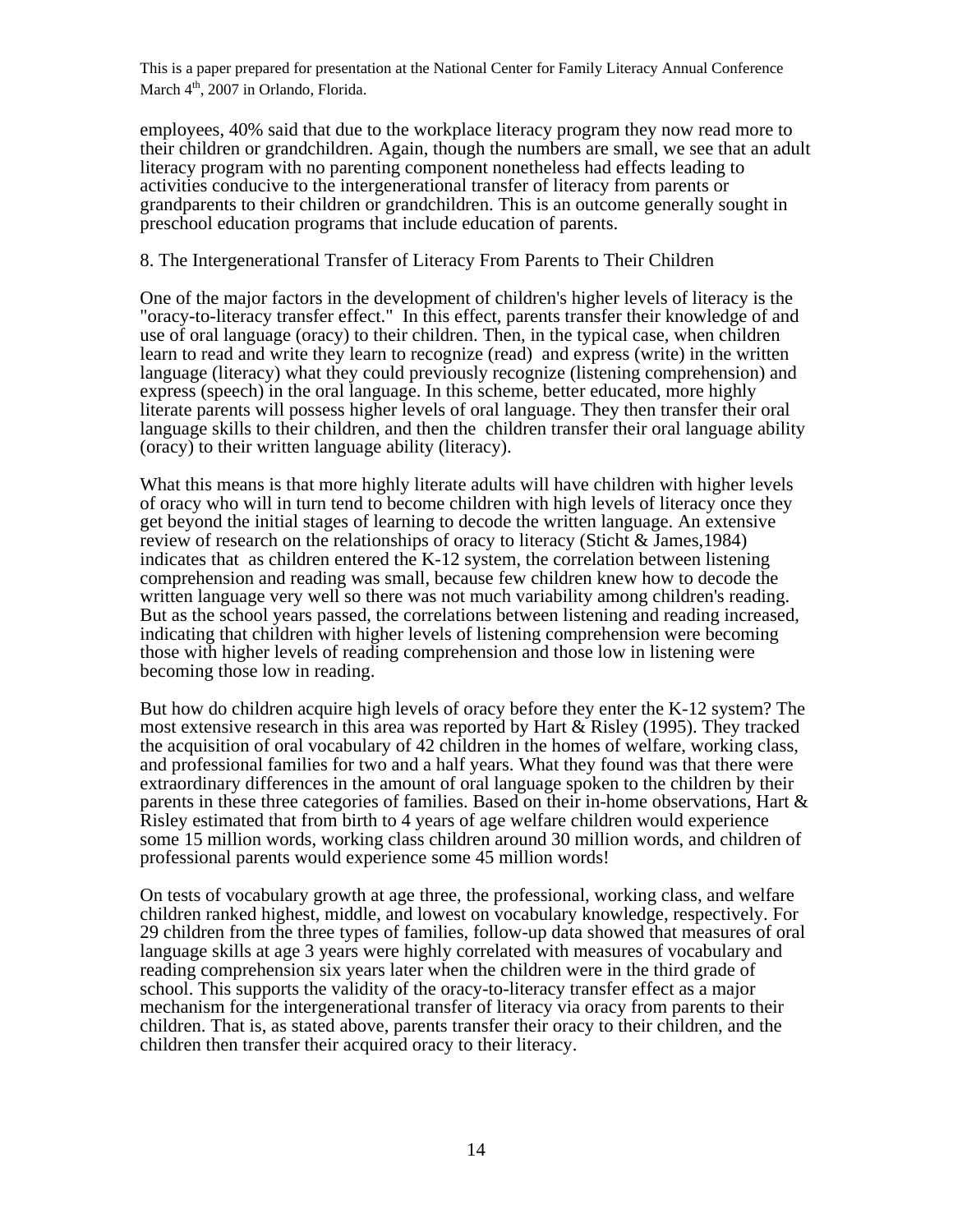# 9. Multiple Returns to Education in Adult Literacy Education

Studies cited above show the kinds of "multiplier effects" that adult literacy education can often have on health, community activities, and productivity at work (Sticht, 1994) and on children's attitudes toward education and their achievement in school (Van Fossen & Sticht, 1991). Such studies indicate that we can get "double duty dollars" for investments in adult literacy education. This means that, while we pay for just the literacy education, we actually get returns on our investment in other aspects of adult learner's lives.

The "multiplier effects" of adult literacy education were formally stated by Adiseshiah (1975) at an International Symposium for Literacy in Persepolis, Iran where he delivered a paper entitled "Functionalities of Literacy". As an economist, Adiseshiah argued that the "functionality of literacy" is a relationship between an independent variable, in this case literacy, and various dependent variables. In general, and stated as an equation, which is in the tradition of economists' reasoning, some important Outcome = a function of Literacy; that is,  $O=f(L)$ .

In his paper Adiseshiah went on to discuss at length literacy's functionality to work, gender, age, individual and social values, and the fight for social justice. Later, as President of UNESCO's International Jury for Literacy Prizes he exerted influence on the work of the Jury, on which I served for some 25 years. It became a common practice from 1979 for the Jury in reviewing candidatures for literacy prizes to look for evidence that literacy was not taught in some abstract sense but rather in the functional contexts that adults could relate to and use. Attention was taken to notice if application documents referred to some of the multiplier effects that were achieved in the programs. In this regard, it was considered especially important to look for examples of how the programs had approached the functionality of gender, specifically the inclusion of women and their concerns.

My examination of over 600 hundred applications for UNESCO literacy prizes awarded over 25 years revealed that , consistent with Adiseshiah's concept of the functionalities of literacy, governments can expect multiple returns on investments in adult literacy education in at least five areas:

1. Improved productivity at work, at home, and in the community leading to higher tax bases for communities, decreased violence at home and in the community, and greater participation in citizenship activities by a larger segment of the adult population.

2. Improved self confidence and other psychological and physiological aspects of health of adults, including activities that will help the brain grow throughout adulthood and contribute to reduced medical costs for adults as they age.

3. Improved health of adult's children due to learning in adult education programs leading to better prenatal and postnatal care, reductions in low birth rate infants, and better home medical care, thereby contributing to lowered medical costs for children and fewer learning problems in school.

4. Improved social justice from providing literacy education for marginalized populations to permit them to acquire skills and knowledge needed to take political action that allows them to achieve their civil rights and to overcome social exclusion and join in the mainstream of society.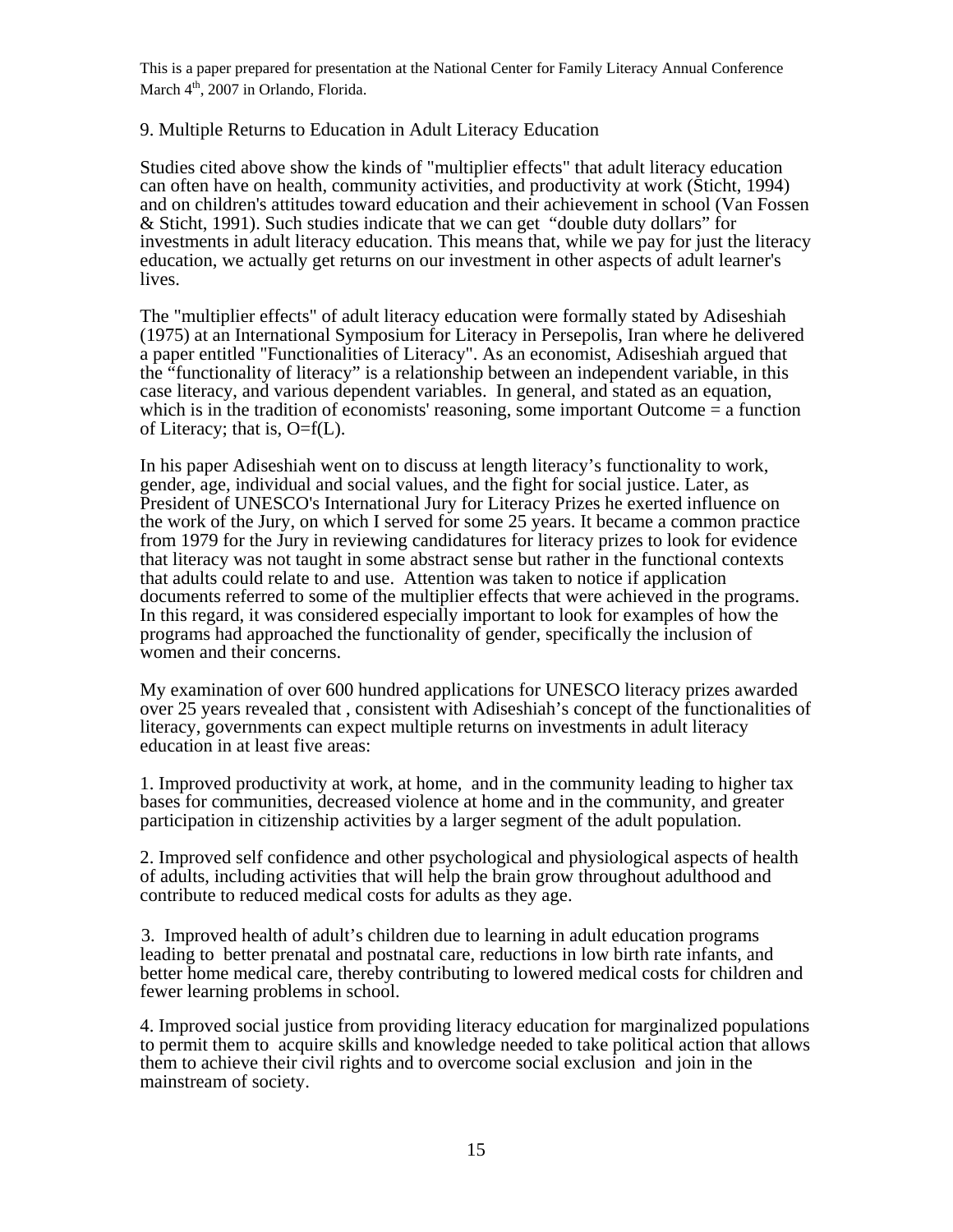5. Improved productivity in the schools by providing adults with the knowledge they need to better prepare their children to enter school, help them achieve in school, encourage them to stay in school and increase their opportunities to enroll in higher education.

#### Toward a Multiple Life Cycles Education Policy

Item number 5, above, leads us back to the major thesis of this paper: investments in adult literacy education can lead to intergenerational effects on the educational achievement of children. Recently, Feinstein, Duckworth, & Sabates (2004) of the London-based Center for Research on the Wider Benefits of Learning published a research study which supports the Multiple Life Cycles policy. In their report they state that: "The intergenerational transmission of educational success is a key driver of the persistence of social class differences and a barrier to equality of opportunity. …Parenting skills in terms of warmth, discipline and educational behaviours are all major factors in the formation of school success. ...We conclude that the intergenerational transmission of educational success is a key element in equality of opportunity."

This intergenerational "Multiple Life Cycles" policy perspective has been expressed by a former UNESCO International Literacy Price Jurist, Rosa Maria Torres (2003), in an online internet article. In this article she maintains, "Adult Basic Education and Learning (ABLE) cannot continue to be viewed in isolation, as a separate educational goal … but rather as part of the overall education, training and learning system and policy at national and international level. …To educate children, it is essential to educate adults, not only (illiterate, poor) parents and caregivers (including teachers) but adults in general. …it is adults and the adult society who make the critical decisions that affect children's wellbeing and development, at home, at school.... This is the importance of educating adults, for their own sake and for the sake of children, for the present and for future generations. …In fact, as we have argued elsewhere… the children's right to education should include the right to educated parents."

The idea that parents need to be literate and that through the intergenerational transfer of skills and attitudes the parent's education can influence the subsequent educational achievement of their children, is a foundational belief of contemporary family literacy programs. It is also consistent with the views of those, like Torres, above, who are calling for a Multiple Life Cycles policy for education that argues for equal educational opportunities for children and adults.

Multiple Life Cycles Education and Sustainable Development

At the present time we are in the United Nation's Decade for Sustainable Development, which the World Commission on Environment and Development (1987) defines as "Development that meets the needs of the present without comprising the ability of future generations to meet their own needs."

However, illiterate or poorly literate adults generally cannot meet their own needs for literacy and, because they cannot engage to a significant degree in the intergenerational transfer of literacy, they compromise the ability of future generations to meet their own needs for literacy. For this reason, sustainable development in literacy education should include adult literacy education within a policy and practice framework that recognizes and promotes the intergenerational transfer of literacy from adults to children, i.e., a Multiple Life Cycles education policy.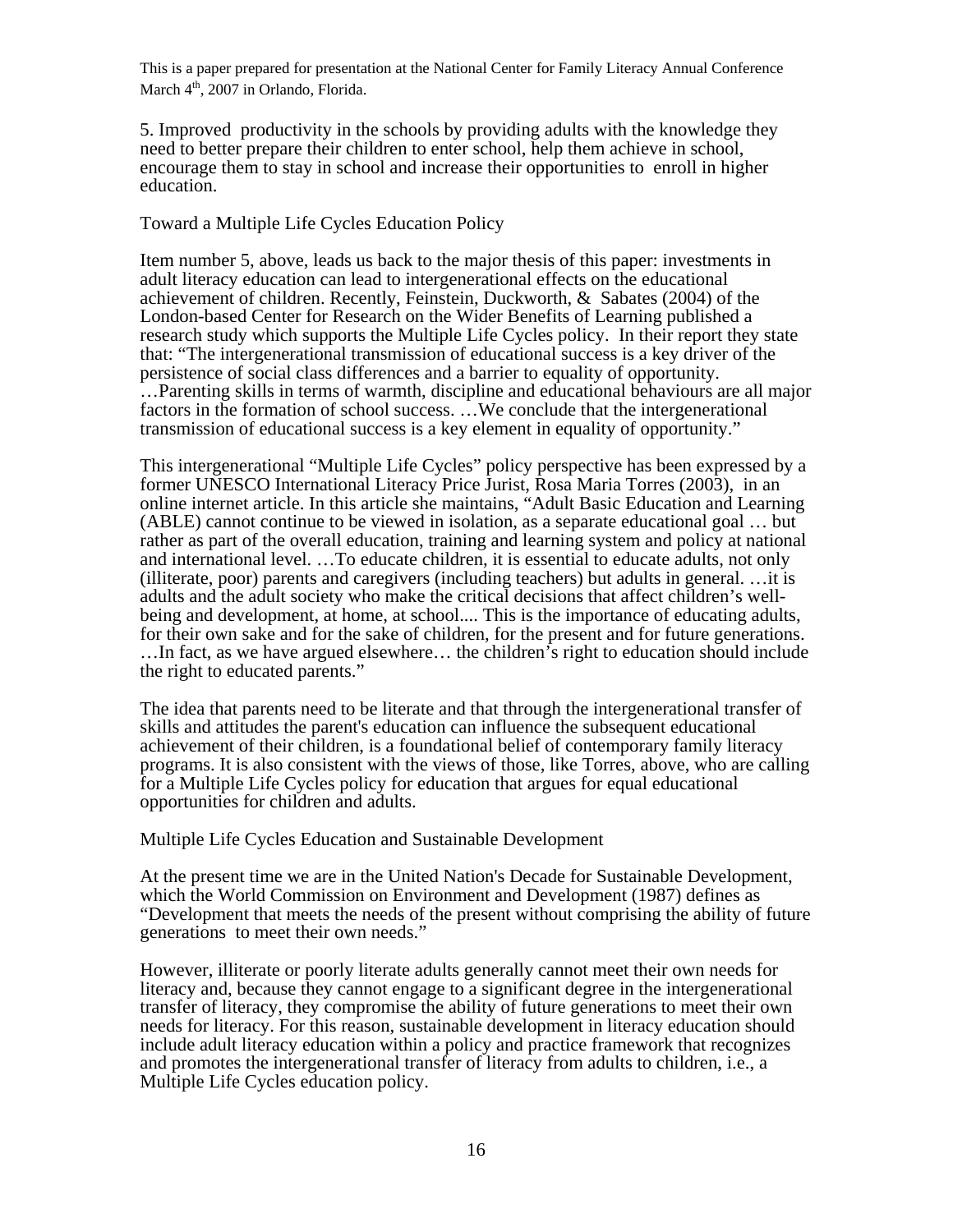# References

Adiseshiah, M. S. (1976). Functionalities of Literacy. In: Leon Bataille (Ed.). A turning point for literacy: Adult education for development: The spirit and declaration of Persepolis. Proceedings of the International Symposium for Literacy, Persepolis, Iran 3 to 8 September 1975. New York: Pergamon Press.

Bruer, J. (1998, November). Let's put brain science on the back burner. NASSP Bulletin, 82, 9-19.

Bruer, J. (1999). The myth of the first three years. New York: The Free Press.

John Bynner & Samantha Parsons (2006). From generation to generation. In REFLECT Magazine for October 2006 p. 22, online at [www.nrdc.org.uk.](http://www.nrdc.org.uk/)

Danzig, R. (1980). U. S. Senate testimony. Washington, DC: Congressional Record (p. 1298.

Feinstein, Duckworth, & Sabates (2004, May). A model of the inter-generational transmission of educational success. London: Center for Research on the Wider Benefits of Learning

Hart, B. & Risley, T. (1995). Meaningful differences in the everyday experience of young American children. London: Paul H. Brookes.

Heckman, J.(2005, June). Interview by the Minneapolis branch of the Federal Reserve Bank (available online by searching Google).

Herrnstein, R. & Murray, C. (1994). The bell curve: intelligence and class structure in American life. New York: The Free Press.

Lynch, R. G. (2004). Exceptional returns: economic, fiscal, and social benefits of investment in early childhood development. Washington, DC: Economic Policy Institute (http://www.epinet.org.

Morrison, F., Bachman, H, & Connor, C. (2005). Improving literacy in America. New Haven, CT: Yale University Press.

National Center for Family Literacy (1994). The power of family literacy. Louisville, KY.

Sticht, T. (1994, May). Workplace literacy programs for ten manufacturing companies near Chicago, Illinois. El Cajon, CA: Applied Behavioral & Cognitive Sciences, Inc.

Sticht, T., Armstrong, W., Hickey, D., & Caylor, J. (1987). Cast-off youth: policy and training methods from the military experience. New York: Praeger.

Sticht, T. (1992, January). How military service helped low-aptitude, economically disadvantaged young men of the mid-1960s escape poverty. San Diego: Applied Behavioral & Cognitive Sciences, Inc.